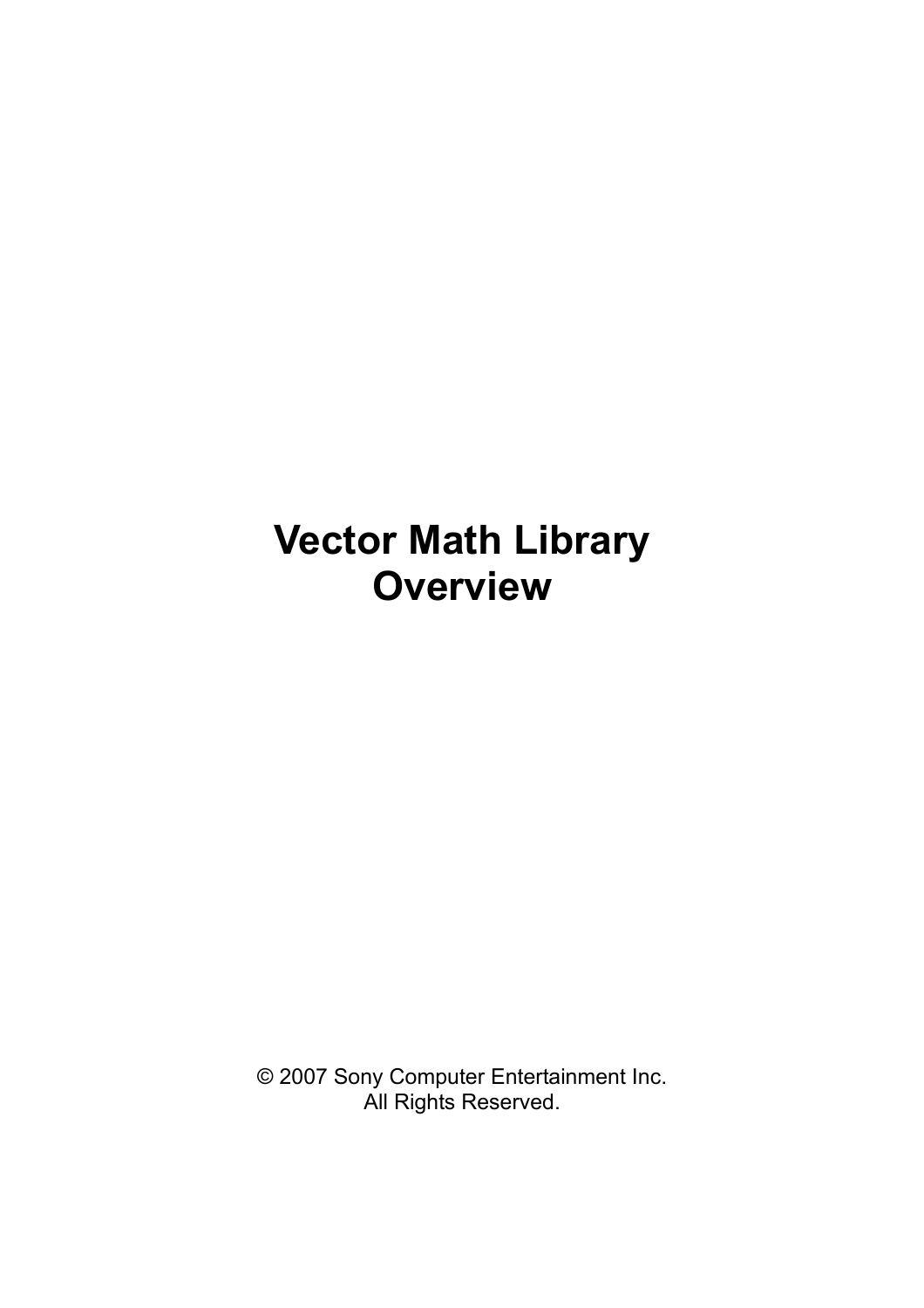# **Table of Contents**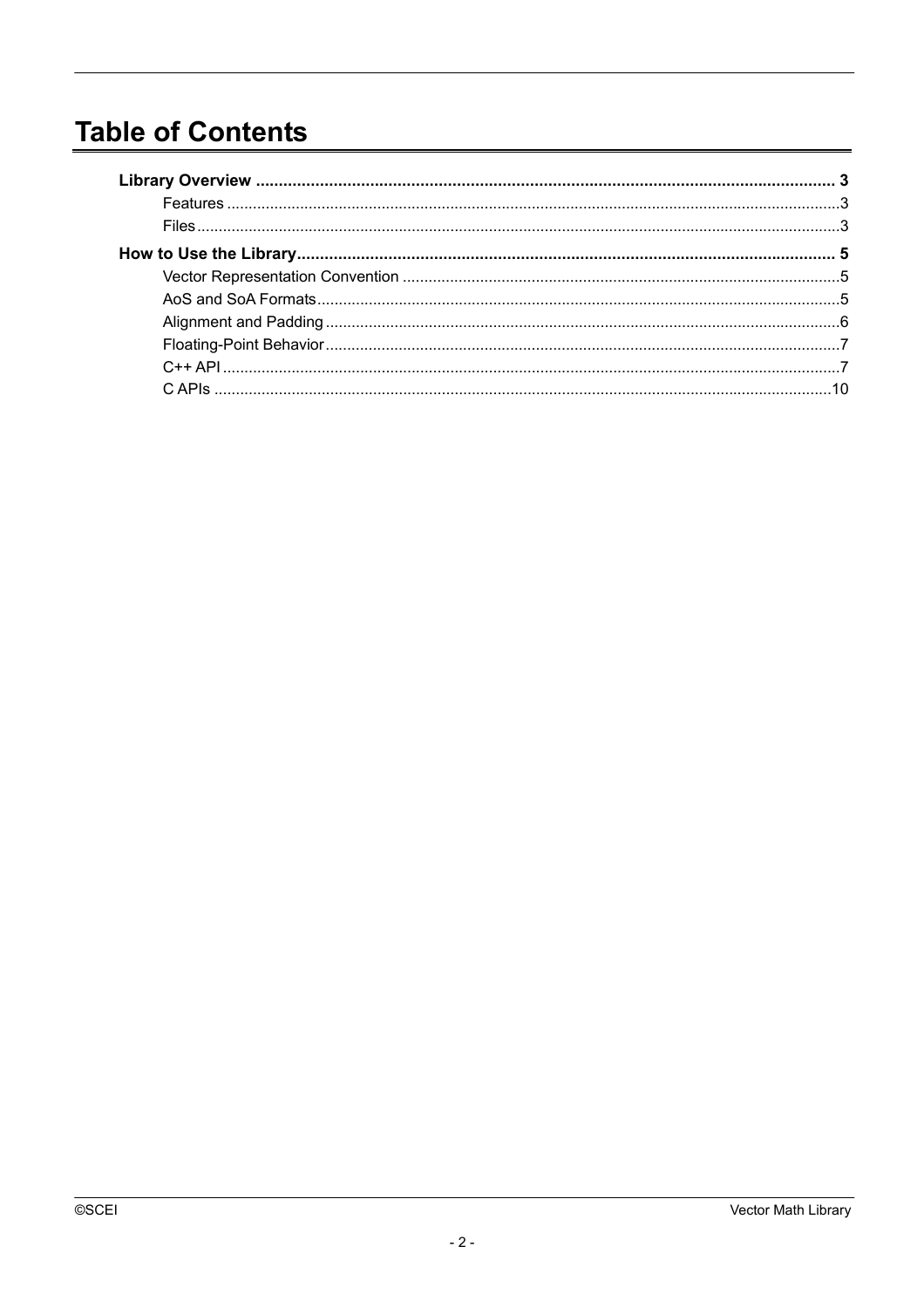# <span id="page-2-0"></span>**Library Overview**

### <span id="page-2-1"></span>**Features**

The Vector Math library mainly provides functions used in 3-D graphics for 3-D and 4-D vector operations, matrix operations, and quaternion operations. APIs for both the C and C++ programming languages are provided, along with three formats according to the data layout:

- The AoS (Array of Structures) SIMD format, which can easily and quickly be adapted to handle different situations
- The SoA (Structure of Arrays) SIMD format, which allows for maximum throughput
- The scalar format, which is useful for porting and testing

All three formats provide implementations for the PPU and SPU.

#### <span id="page-2-2"></span>**Files**

The following files are required to use the Vector Math library:

| File Name with Relative Path    | Description                           |
|---------------------------------|---------------------------------------|
| vectormath/c/vectormath_aos.h   | Header file for pass-by-reference API |
|                                 | (C language for PPU AoS format)       |
| vectormath/c/vectormath_aos_v.h | Header file for pass-by-value API     |
|                                 | (C language for PPU AoS format)       |
| vectormath/c/vectormath_soa.h   | Header file for pass-by-reference API |
|                                 | (C language for PPU SoA format)       |
| vectormath/c/vectormath_soa_v.h | Header file for pass-by-value API     |
|                                 | (C language for PPU SoA format)       |
| vectormath/cpp/vectormath_aos.h | Header file for API                   |
|                                 | (C++ language for PPU AoS format)     |
| vectormath/cpp/vectormath_soa.h | Header file for API                   |
|                                 | (C++ language for PPU SoA format)     |

#### **Table 2 Required Files for SPU**

| <b>File Name with Relative Path</b> | Description                           |
|-------------------------------------|---------------------------------------|
| vectormath/c/vectormath_aos.h       | Header file for pass-by-reference API |
|                                     | (C language for SPU AoS format)       |
| vectormath/c/vectormath_aos_v.h     | Header file for pass-by-value API     |
|                                     | (C language for SPU AoS format)       |
| vectormath/c/vectormath_soa.h       | Header file for pass-by-reference API |
|                                     | (C language for SPU SoA format)       |
| vectormath/c/vectormath_soa_v.h     | Header file for pass-by-value API     |
|                                     | (C language for SPU SoA format)       |
| vectormath/cpp/vectormath_aos.h     | Header file for API                   |
|                                     | (C++ language for SPU AoS format)     |
| vectormath/cpp/vectormath_soa.h     | Header file for API                   |
|                                     | (C++ language for SPU SoA format)     |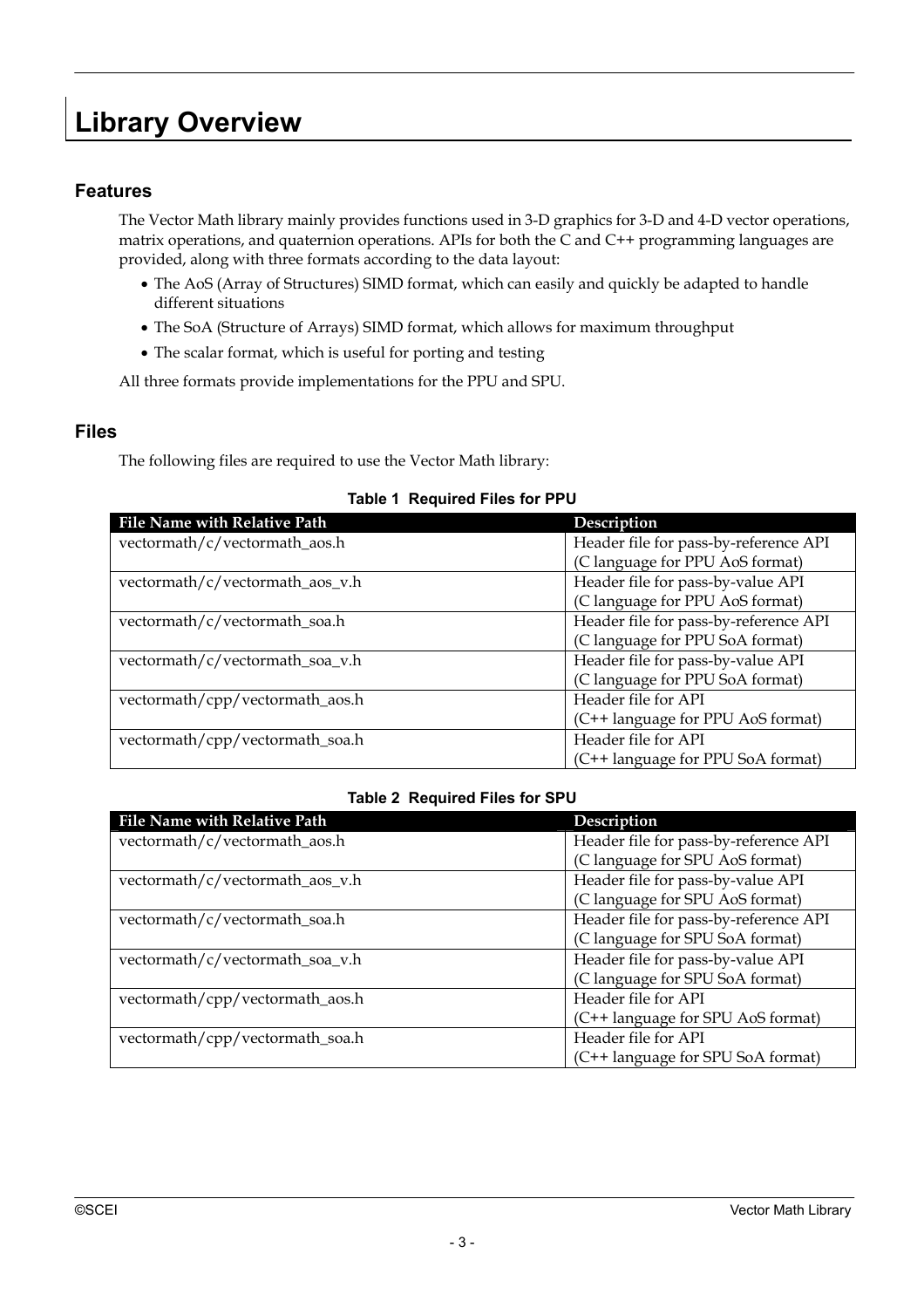| File Name with Relative Path                  | Description                           |
|-----------------------------------------------|---------------------------------------|
| common/vectormath/scalar/c/vectormath_aos.h   | Header file for pass-by-reference API |
|                                               | (C language scalar format)            |
| common/vectormath/scalar/c/vectormath_aos_v.h | Header file for pass-by-value API     |
|                                               | (C language scalar format)            |
| common/vectormath/scalar/cpp/vectormath_aos.h | Header file for API                   |
|                                               | (C++ language scalar format)          |

#### **Table 3 Required Files for Scalar**

**Note:** All functions are inlined in this library; therefore, there are no .a files.

In addition to the above, each directory contains the vec\_aos.h, quat\_aos.h, mat\_aos.h, vec\_soa.h, quat\_soa.h, mat\_soa.h, vec\_aos\_v.h, quat\_aos\_v.h, mat\_aos\_v.h, vec\_soa\_v.h, quat\_soa\_v.h, and mat\_soa\_v.h header files, but the user should not directly include these; they are included from the vectormath\_aos.h, vectormath\_aos\_v.h, vectormath\_soa.h, and vectormath\_soa\_v.h header files.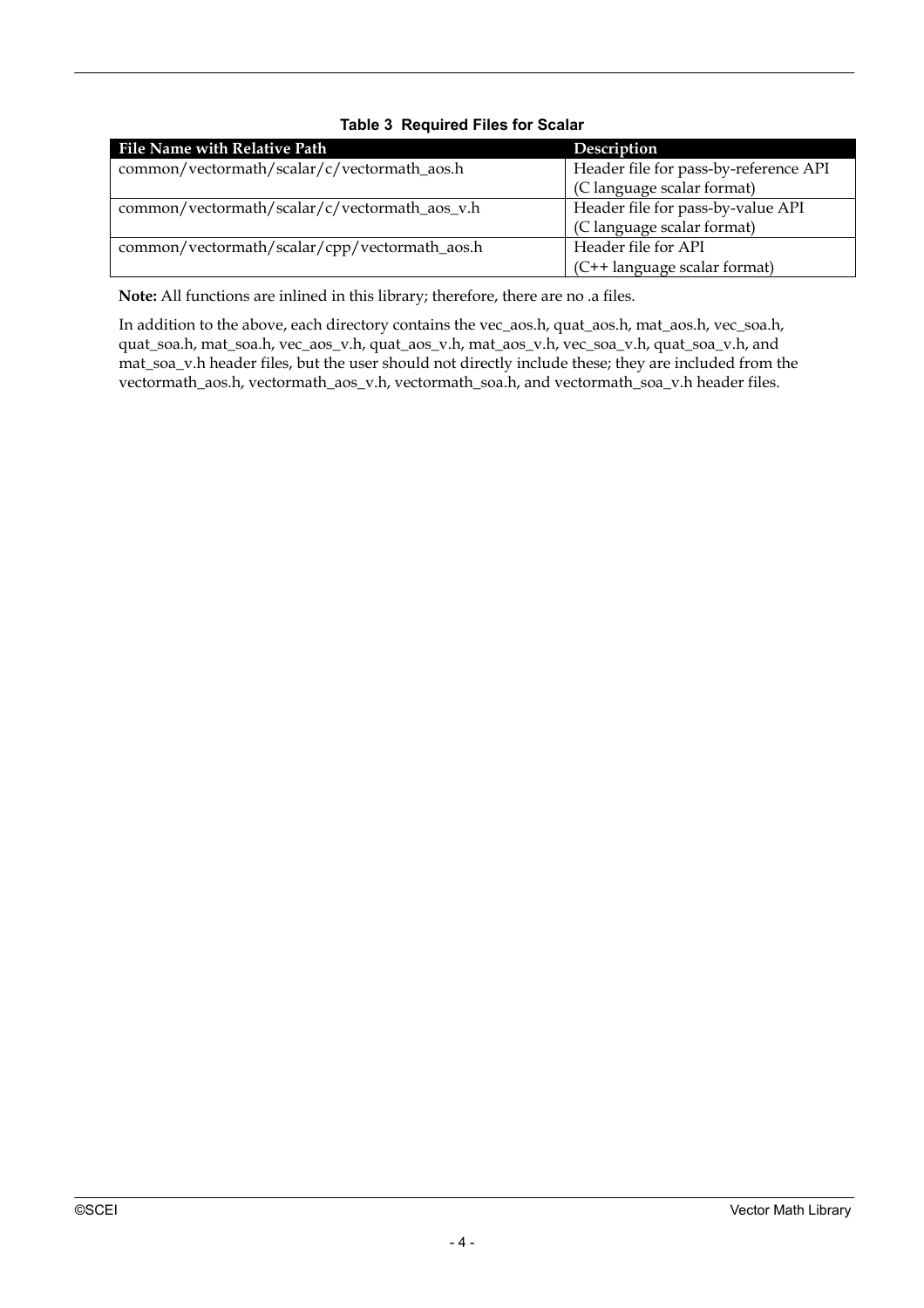# <span id="page-4-0"></span>**How to Use the Library**

# <span id="page-4-1"></span>**Vector Representation Convention**

In the Vector Math library, vectors are handled as column vectors (vectors in which the elements are arranged vertically). This is the same convention used in many computer graphics textbooks. According to this convention, the basis vectors and translation vector of the transformation matrix are matrix columns, and the multiplication sequence is "(matrix)(vector)".

The row-vector convention is also often used in computer graphics. In the row-vector convention, all matrix and vector objects are transposed as compared with the column-vector convention, and thus an opposite order is used for multiplying matrices and matrices with vectors. Although there are various opinions regarding which arrangement is the best, the operations are fundamentally identical and neither is superior in terms of performance.

### <span id="page-4-2"></span>**AoS and SoA Formats**

The Vector Math library uses two types of data layout in the SIMD implementation: the AoS format and the SoA format. Both the PPU and the SPU can use these two types of data layout.

In the AoS (Array of Structures) format data layout, each object element is stored contiguously in memory. In the SoA (Structure of Arrays) format data layout, four objects are packed together, and the groups made up of the four elements are stored contiguously in memory.



**Figure 1 AoS Format and SoA Format Data Layouts** 

The AoS format data layout's parallel operations are inefficient because:

- The data to be processed may include padding. For example, in a 3-D vector addition, only the three words x, y, z  $(32 \text{ bits } x 3)$  are valid, but a quadword  $(128 \text{ bits})$  operation that includes w (padding) is performed.
- For some operations, the data must be reorganized. For example, the dot product of a 4-D vector must be shifted to align the x, y, z, and w fields.

However, in this case "efficiency" refers to throughput. AoS format processing frequently has less latency than the corresponding SoA format processing; this format is also more familiar to many programmers. For applications handling data that cannot be grouped and processed uniformly, the AoS format is the better choice.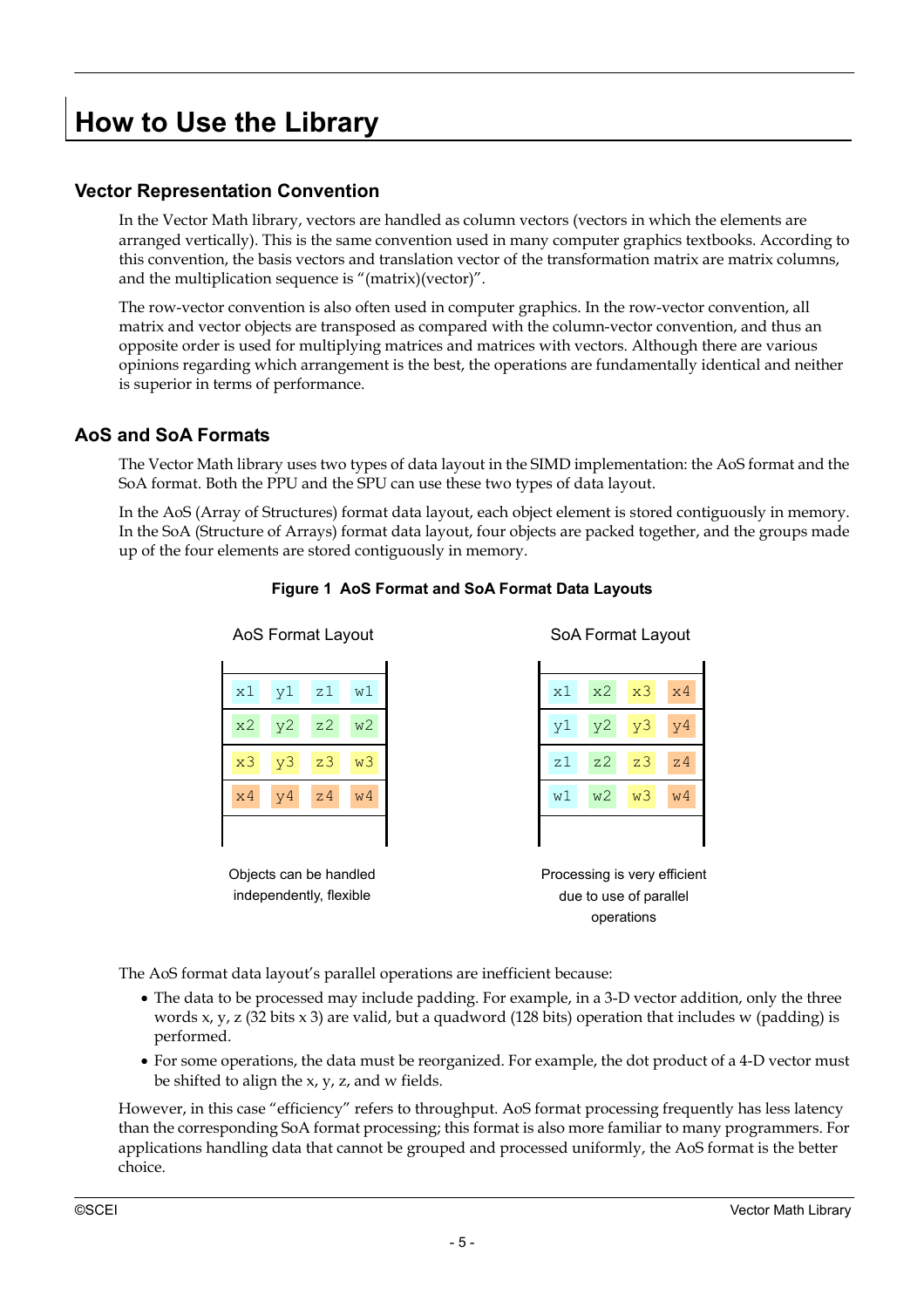The SoA format layout is effective when using uniform sets of data to process with the same code. For example, if you have an array of vertex coordinates and if each vertex requires the same processing, all four vertices could be grouped into one SoA object and could then be processed in parallel using four-way SIMD instructions. This can maximize calculation throughput because each arithmetic instruction generally performs four valid calculations.

However, one of the restrictions of processing SoA objects is that any conditional branch that applies to each object must be transformed to a conditional move. In other words, it is possible that when simultaneously processing four objects, some may meet the conditions and some may not. Therefore, the only option is to calculate the results of both and then to select the results for each object by a mask. The API includes selection functions for this purpose; for example,  $v \mathsf{mathV3Select}$  and various selection functions within the Aos and Soa namespaces.

The Vector Math library API includes functions to place four copies of the same AoS object into an SoA object, or to convert between an SoA object and four AoS objects.

### <span id="page-5-0"></span>**Alignment and Padding**

In order to make them convenient for use with quadword load/store instructions and SIMD instructions, all data types defined in the Vector Math library have quadword (128 bits) alignment for both the PPU and the SPU. As a result, in the AoS format data layout, one word of free space is created in each quadword because 3-D vectors (Vector3 type) and 3-D Coordinates (Point3 type) use only three words for their x, y, and z elements. The fourth word is padding and is never explicitly set to a value or used.



#### **Figure 2 Padding in the AoS Format**

In other words, when handling this data, one third more memory and bandwidth are used than is necessary.

To avoid this problem, you could store and transfer 3-D data in a more compact format and convert to and from AoS format data in quadword alignment as necessary. The APIs provide functions for this purpose; for example, the C++ API includes loadXYZArray() and storeXYZArray() functions.

Similarly, note that the AoS format Transform3 type and the Matrix3 type also contain one word of padding for each column.

The scalar format implementation of AoS vectors uses the GCC alignment attribute to perform the same quadword alignment and padding. (When not compiled with GCC, Vector3 type and Point3 type padding does take place, but alignment is not guaranteed for any type.) Consistent size and alignment is helpful for porting prototype code.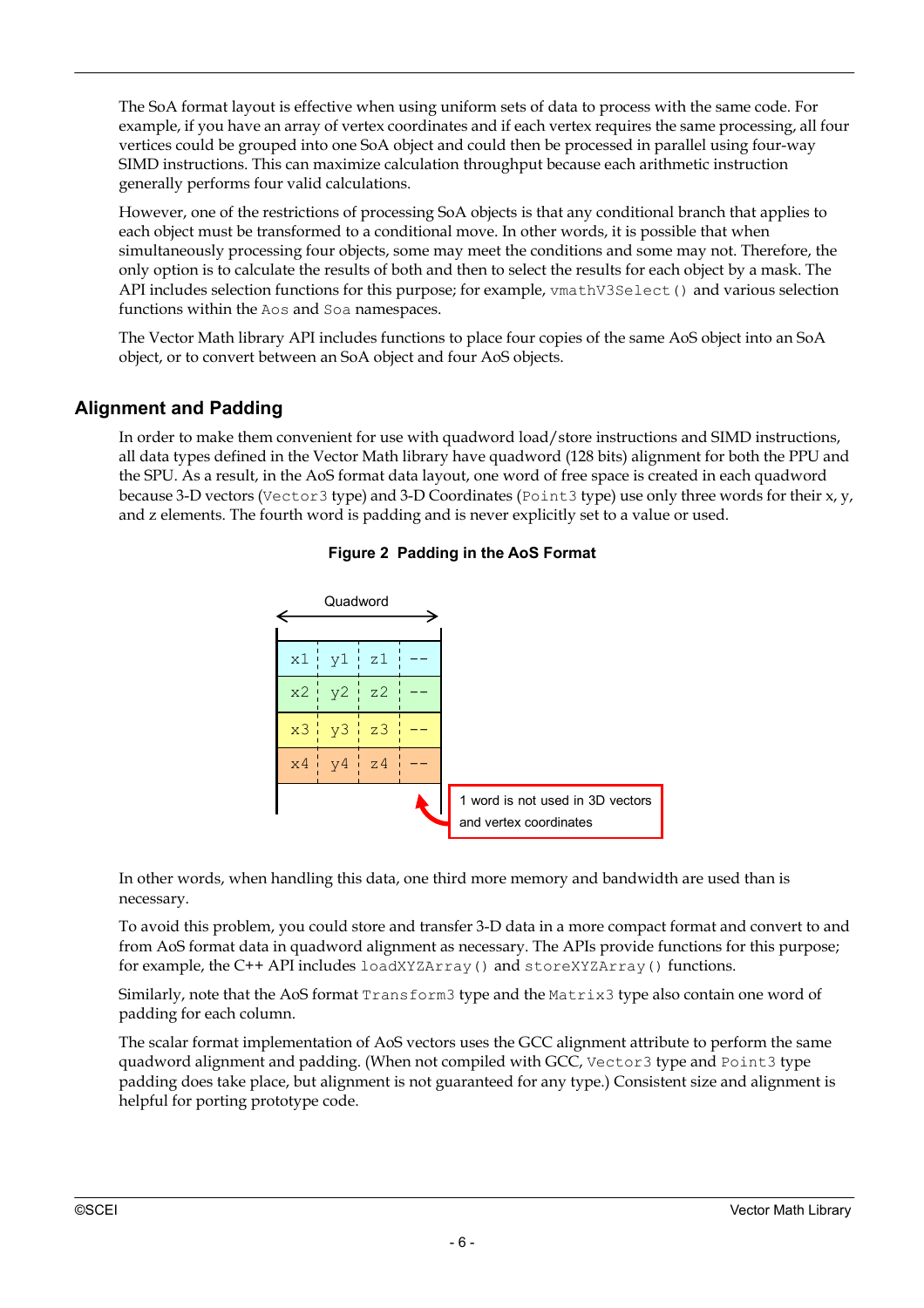### <span id="page-6-0"></span>**Floating-Point Behavior**

For the PPU and the SPU, the floating-point behavior of Vector Math library functions follows the behavior of processor intrinsics for SIMD arithmetic and standard-library functions. Notable examples are the C++ divPerElem() and recipPerElem() functions that behave exactly like the SIMD Math library functions divf4() and recipf4().

# <span id="page-6-1"></span>**C++ API**

The Vector Math library's API for C++ is defined by the Vectormath namespace. This namespace contains two additional namespaces, Aos and Soa, which implement different data layouts as described previously.

#### **Classes**

The C++ classes that are available within the Vector Math library are listed below:

| <b>Class</b> | Description                                                                        |
|--------------|------------------------------------------------------------------------------------|
| Vector3      | 3-D vector.                                                                        |
| Vector4      | 4-D vector.                                                                        |
| Point3       | 3-D point. This 3-D point has different properties from a 3-D vector:              |
|              | - The difference between two 3-D points is a vector.                               |
|              | - Two 3-D points cannot be added.                                                  |
|              | - A 3-D point cannot be scalar-multiplied.                                         |
| Quat         | Quaternion.                                                                        |
|              | When methods or functions require a unit-length quaternion, the user must clearly  |
|              | provide a normalized quaternion.                                                   |
| Matrix3      | 3x3 matrix.                                                                        |
| Matrix4      | 4x4 matrix.                                                                        |
| Transform3   | 3-D transformation.                                                                |
|              | This is a 3x4 matrix representing a 3-D affine transformation, consisting of a 3x3 |
|              | matrix and 3-D translation. When multiplied with a "Vector3", it applies the 3x3   |
|              | matrix; when multiplied with a "Point3", it applies both the 3x3 matrix and        |
|              | translation.                                                                       |

#### **Table 4 Available C++ Classes**

#### **Constructors and Type Conversion**

Every class has a constructor with a single float argument, and this float is written to every element of the class. For example, Vector3(5) results in a 3-D vector equal to (5,5,5).

There are also alternate constructors for Vector3, Vector4, Point3, and Quat with enough float arguments to set every element of the class. For example, Vector3(1,2,3) results in  $(1,2,3)$ . However, Matrix3, Matrix4, and Transform3 do not have such constructors.

As shown in the following tables, various constructors are provided to convert between the specified types.

#### **Table 5 Type Conversion to Vector3**

| Constructor      | Description                           |
|------------------|---------------------------------------|
| Vector3 (Point3) | Type converts from Point3 to Vector3. |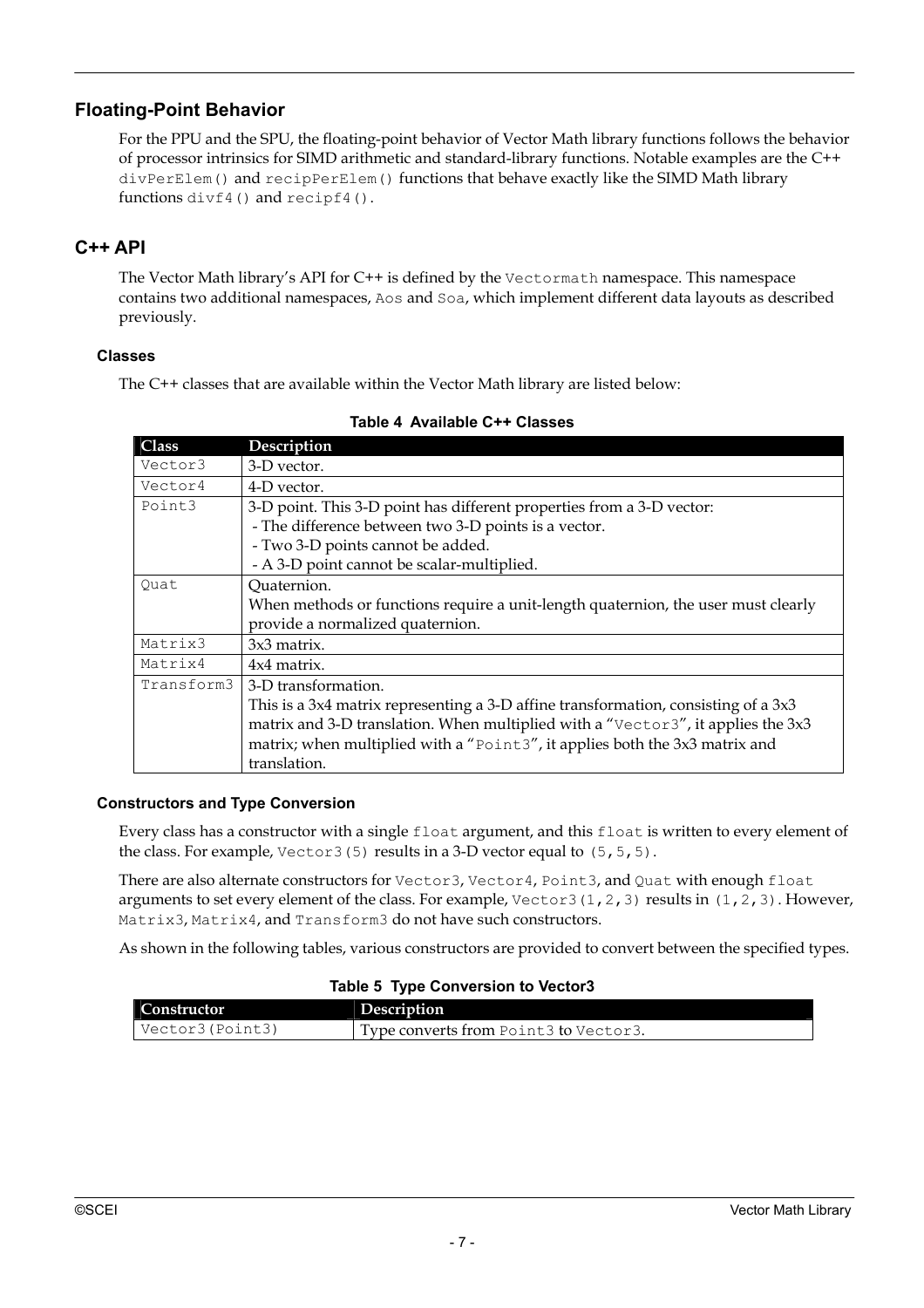| Constructor             | Description                                                    |
|-------------------------|----------------------------------------------------------------|
| Vector4 (Vector3)       | Type converts from Vector3 to Vector4.                         |
|                         | Copies $x$ , $y$ , $z$ elements and sets the $w$ element to 0. |
| Vector4 (Point3)        | Type converts from Point3 to Vector4.                          |
|                         | Copies $x$ , $y$ , $z$ elements and sets the $w$ element to 1. |
| Vector4 (Vector3,float) | Type converts from the Vector3 and float class to Vector4.     |
|                         | Copies Vector 3 x, y, z elements and the w element from float. |

#### **Table 6 Type Conversion to Vector4**

The Vector4->setXYZ(Vector3) method can be used when type converting from Vector3 to Vector4. Matrix4->getTranslation() or Transform3->getTranslation() can be used to get the translation component of Matrix4 or Transform3 as Vector3.

#### **Table 7 Type Conversion to Point3**

| $\overline{\phantom{a}}$ Constructor | Description                           |
|--------------------------------------|---------------------------------------|
| Point3 (Vector3)                     | Type converts from Vector3 to Point3. |

#### **Table 8 Type Conversion to Quat**

| Constructor           | Description                                                 |
|-----------------------|-------------------------------------------------------------|
| Quat (Vector3, float) | Type converts from Vector3 and float class to Quat.         |
|                       | Copies Vector3 x, y, z elements and the w element of float. |
| Quat (Vector4)        | Type converts from Vector4 to Quat.                         |
| Quat (Matrix3)        | Converts a 3x3 rotation matrix to unit quaternion.          |
|                       | To get a valid result, Matrix3 must be a rotation matrix.   |

The Quat->setXYZ(Vector3) method can be used to type convert from Vector3 to Quat.

#### **Table 9 Type Conversion to Matrix3**

| Constructor    | Description                                                   |
|----------------|---------------------------------------------------------------|
| Matrix3 (Ouat) | Converts from a unit quaternion to a 3x3 rotation matrix.     |
|                | To get a valid result, Quat must be a unit-length quaternion. |

Matrix4->getUpper3x3() or Transform3->getUpper3x3() can be used to get the Matrix4 or Transform3 upper left 3x3 matrix as Matrix3.

#### **Table 10 Type Conversion to Matrix4**

| Constructor                | Description                                                            |
|----------------------------|------------------------------------------------------------------------|
| Matrix4(Transform3)        | Type converts from Transform3 to Matrix4.                              |
|                            | Copies the top $3x4$ elements and sets the bottom row to $(0,0,0,1)$ . |
| Matrix4 (Matrix3, Vector3) | Converts the affine transform represented by a 3x3 matrix and          |
|                            | translation to a matrix.                                               |
|                            | Sets the bottom row to $(0,0,0,1)$ .                                   |
| Matrix4 (Quat, Vector3)    | Converts the affine transform represented by unit quaternion           |
|                            | and translation to a matrix.                                           |
|                            | Sets the bottom row to $(0,0,0,1)$ .                                   |
|                            | The Quat argument must be normalized.                                  |

Matrix4->setUpper3x3() can be used to write Matrix3 to the upper left 3x3 matrix of Matrix4. Also, Matrix4->setTranslation() can be used to write Vector3 to the translation component. In either case, the bottom row value does not change.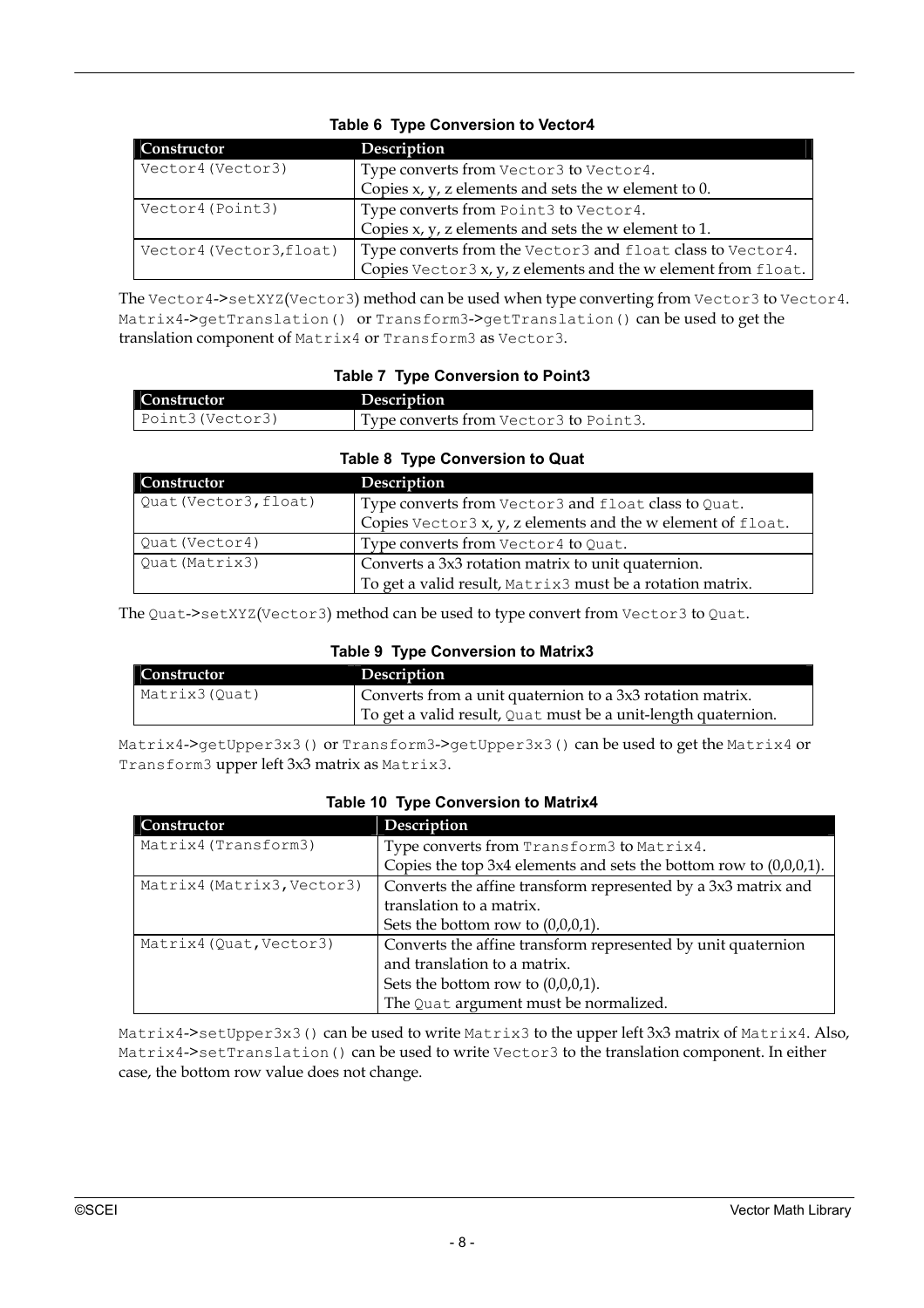| Constructor                   | Description                                              |  |
|-------------------------------|----------------------------------------------------------|--|
| Transform3 (Matrix3, Vector3) | Converts from a 3x3 matrix and translation class to      |  |
|                               | Transform3.                                              |  |
| Transform3(Quat, Vector3)     | Converts from a unit quaternion and translation class to |  |
|                               | Transform3.                                              |  |
|                               | The Quat argument must be normalized.                    |  |

### **Table 11 Type Conversion to Transform3**

Transform3->setUpper3x3() can be used to write Matrix3 to the upper left 3x3 matrix of Transform3. Also, Transform3->setTranslation() can be used to write Vector3 to the translation component.

#### **Operators**

The operators "\*", "/", "+", and "-" are overloaded for performing vector, matrix and quaternion operations.

The dot product and cross product operations are defined as  $dot()$  and  $cross()$  functions. The "\*" operator is not overloaded for either operation.

As shown in the following table, multiplication operators for different classes of objects are provided:

| Operator             | Description                                                           |  |
|----------------------|-----------------------------------------------------------------------|--|
| Transform3 * Vector3 | Multiplies a Vector3 by the 3x3 matrix component of a Transform3.     |  |
| Transform3 * Point3  | Multiplies a Point3 by both the 3x3 matrix component and translation  |  |
|                      | component of a Transform3.                                            |  |
| Matrix4 * Vector3    | Multiplies a Matrix4 by a Vector3 treated as if it were a Vector4     |  |
|                      | with a value of $(x,y,z,0)$ .                                         |  |
| Matrix4 * Point3     | Multiplies a Matrix4 by a Point3 treated as if it were a Vector4 with |  |
|                      | a value of $(x,y,z,1)$ .                                              |  |
| Matrix4 * Transform3 | Multiplies a Matrix4 by a Transform3 treated as if it were a Matrix4  |  |
|                      | with a bottom row of $(0,0,0,1)$ .                                    |  |

#### **Table 12 Multiplication Operators**

When using these operators, Vector3, Point3, and Transform3 require alternate homogeneous-coordinate meanings to be mathematically valid. In other words, the Vector3 class can be considered a 4-D vector with a w element of 0; the Point3 class can be considered a 4-D vector with a w element of 1; and the Transform3 class can be considered a 4x4 matrix with a bottom row of (0,0,0,1).

#### **Constants**

Some constant values can be accessed by using constructors and static methods. For example:

```
v3 = Vector3(0.0f); // zero vector = (0,0,0)v3 = Vector3::xAxis(); // unit vector = (1,0,0)v4 = Vector4::wAxis(); // unit vector = (0,0,0,1)m3 = Matrix3::identity(); // 3x3 matrix identity 
quat = Quat::identity(); // identity quaternion = (0,0,0,1)
```
#### **Coordinate Transformations**

The following static methods are provided to generate an object to perform a coordinate transformation:

- A rotation (for all matrices and for Quat)
- A scale transformation (for all matrices)
- A translation (Matrix4 and Transform3 only)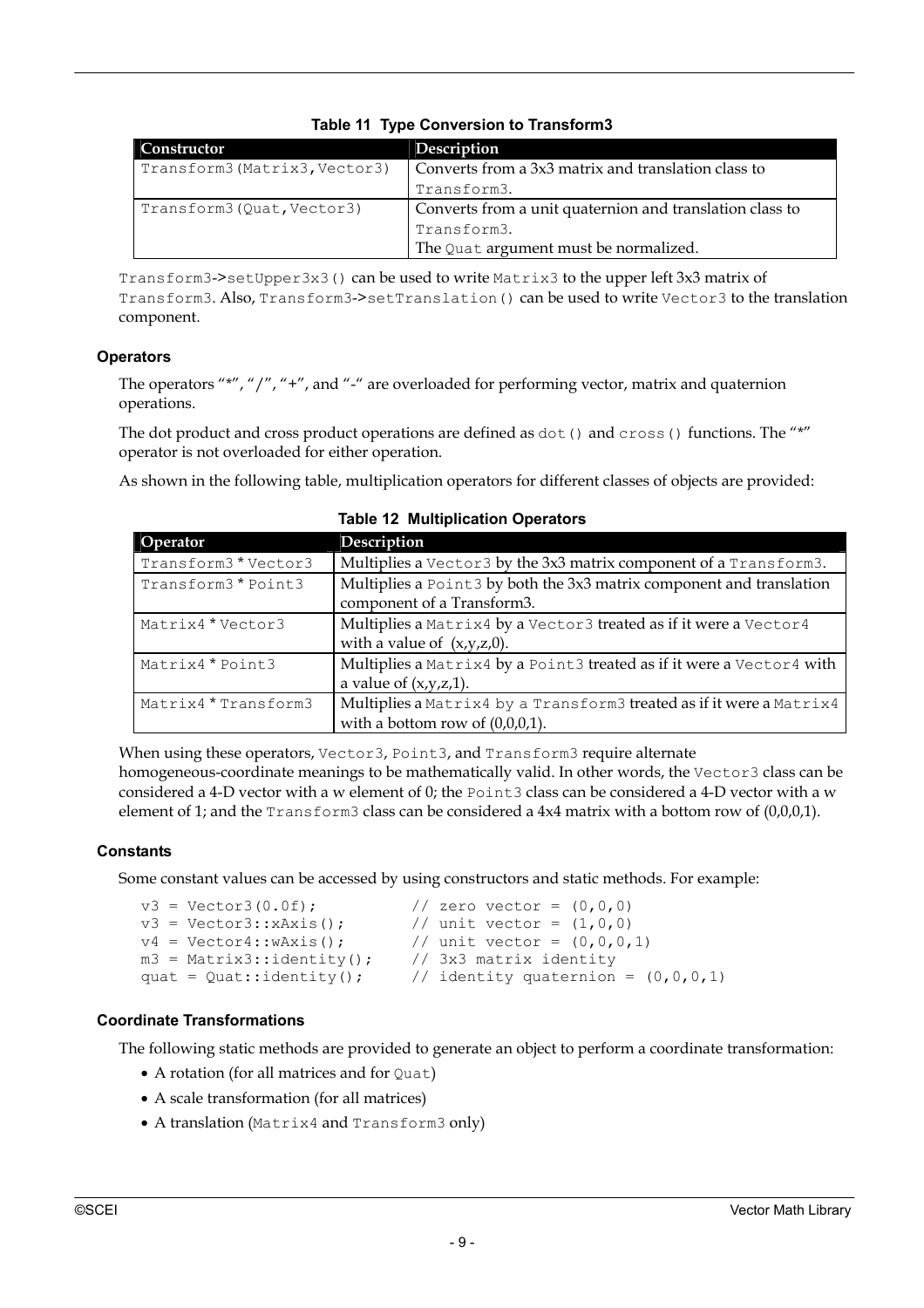For example:

```
Quat q; 
Vector3 s, t; 
Transform3 m; 
m = Transform3:: rotation(q); // rotation from unit quaternion
m = Transform3::scale(s); \frac{1}{2} // scale matrix from 3 scale components
m = Transform3::translation(t); // translation from vector
```
Matrix transformations can be performed by multiplying; however, it is faster to set rotation and translation components, and to then use the appendScale() and prependScale() functions, which scale columns and rows, respectively. For example:

```
m = Transform3 (q,t);
m = appendScale(m, s);
```
#### **PPU "InVec" Types**

The C++ API for the PPU provides two "InVec" data types:

- floatInVec
- boolInVec

On the PPU, copying between VMX registers and floating-point registers can result in a stall. To minimize such problems, float return values in the C++ API have been replaced with a return value of type "floatInVec". floatInVec is a class with quadword size that implements standard floating-point operators using VMX operations. To make this type invisible to the user,  $f$ loatInVec can be implicitly cast to a float by the compiler, so that a result of this type can be used as a float value in most cases.

Additionally, PPU C++ methods and functions that have float arguments have been overloaded to also accept floatInVec arguments. If you use a floatInVec result as an input to another Vector Math function, the data can remain in a VMX register. However, assigning the result to a temporary float value will not provide any benefit. To avoid accidental casts to float, you can use:

#define \_VECTORMATH\_NO\_SCALAR\_CAST

The floatInVec interface includes comparison operators that return a "boolInVec". Using this result as an input to a "select" function avoids a move. The boolInVec data type implicitly casts to bool and can be used in conditional statements.

**Note:** The "InVec" types are not provided in the C API. C++ allows you to take advantage of these types but to avoid explicit use of them, and to therefore maintain more portable code. These classes have also been implemented for the SPU, although the Vector Math API for the SPU does not currently use them.

#### <span id="page-9-0"></span>**C APIs**

The Vector Math library APIs for C provide functionality similar to the API for C++. As described later in this section, a C API is provided for passing by reference and a second API is provided for passing by value.

#### **Support for AoS and SoA Formats**

As with C++, both the AoS format and the SoA format are supported, but in C there is no namespace. Therefore, as shown in the following table, the "Soa" prefix is included in SoA format type names and function names to differentiate them.

| Data Type   | <b>AoS Format Type Name</b> | SoA Format Type Name |
|-------------|-----------------------------|----------------------|
| 13-D Vector | VmathVector3                | VmathSoaVector3      |
| 14-D Vector | VmathVector4                | VmathSoaVector4      |

#### **Table 13 Naming Conventions**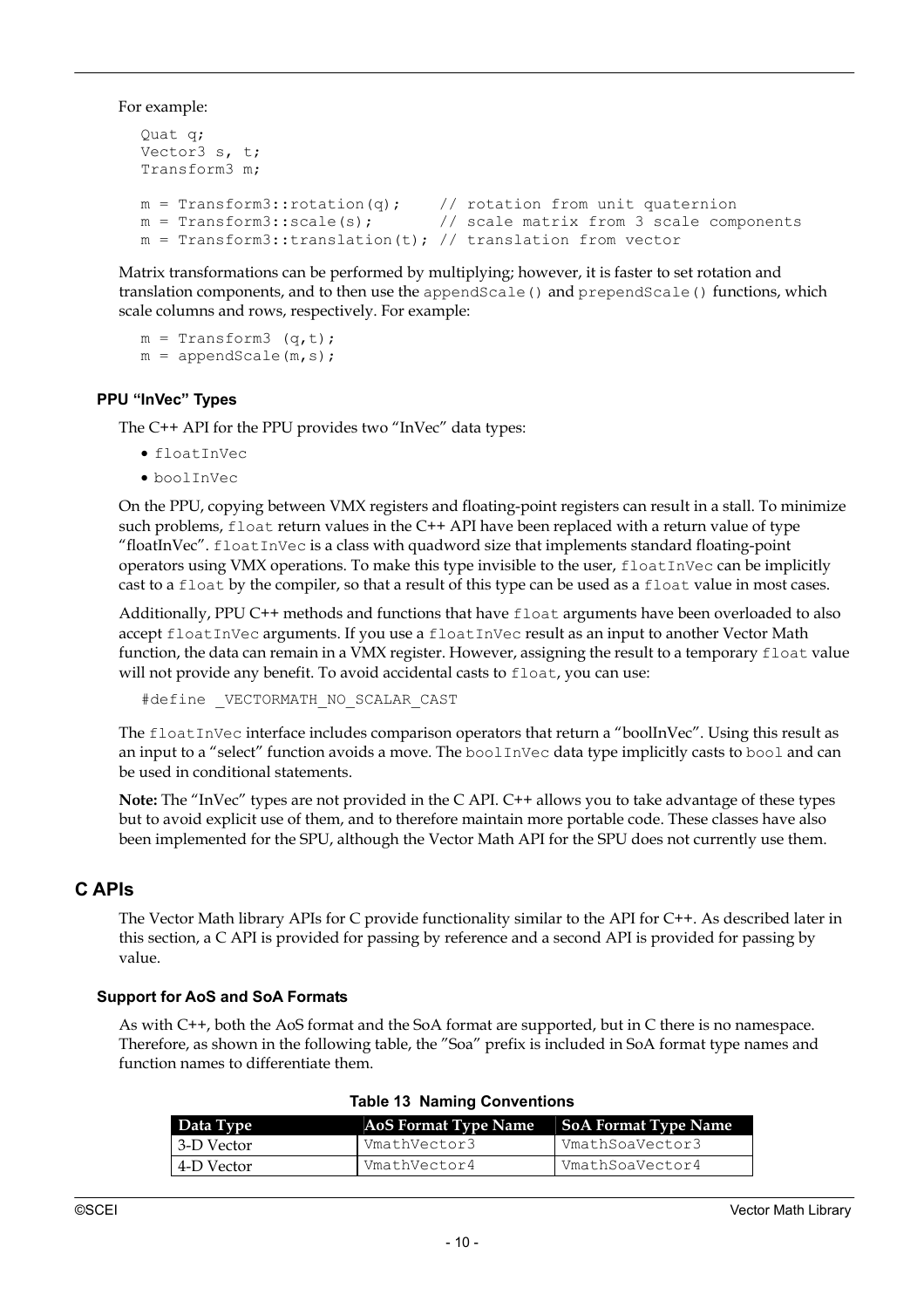| Data Type             | <b>AoS Format Type Name</b> | <b>SoA Format Type Name</b> |
|-----------------------|-----------------------------|-----------------------------|
| 3-D Point             | VmathPoint3                 | VmathSoaPoint3              |
| Quaternion            | VmathOuat                   | VmathSoaOuat                |
| 3x3 Matrix            | VmathMatrix3                | VmathSoaMatrix3             |
| 4x4 Matrix            | VmathMatrix4                | VmathSoaMatrix4             |
| 3-D Conversion Matrix | VmathTransform3             | VmathSoaTransform3          |

#### **Using Functions That Have Identical Usage But Different Arguments**

C does not have the concept of function overload. Therefore, when it is necessary to define functions that have identical usage but different arguments, include an argument type abbreviation in the function name.

For example:

```
void vmathV4MakeFromV3( VmathVector4 *result, const VmathVector3 *vec ); 
void vmathV4MakeFromP3( VmathVector4 *result, const VmathPoint3 *pnt ); 
void vmathV4MakeFromQ( VmathVector4 *result, const VmathQuat *quat );
```
The type name abbreviations are as follows:

| <b>Type Name</b>   | Abbreviation   |
|--------------------|----------------|
| VmathVector3       | V3             |
| VmathVector4       | V4             |
| VmathPoint3        | P3             |
| VmathOuat          | Q              |
| VmathMatrix3       | M <sub>3</sub> |
| VmathMatrix4       | M4             |
| VmathTransform3    | T3             |
| VmathSoaVector3    | SoaV3          |
| VmathSoaVector4    | SoaV4          |
| VmathSoaPoint3     | SoaP3          |
| VmathSoaOuat       | SoaQ           |
| VmathSoaMatrix3    | SoaM3          |
| VmathSoaMatrix4    | SoaM4          |
| VmathSoaTransform3 | SoaT3          |

**Table 14 Type Name Abbreviations** 

#### **APIs for Passing by Reference or Passing by Value**

Two APIs are provided in C, a "pass-by-value" API and a "pass-by-reference" API. The former API typically passes struct arguments by value and returns a struct result by value. The latter API passes all struct arguments by pointer, and passes a pointer to a struct result as the first argument. The pass-by-value API is distinguished by function names that contain the suffix " $V''$ .

For example:

```
VmathVector3 vmathV3Add V(VmathVector3 vec0, VmathVector3 vec1);
void vmathV3Add(VmathVector3 *result, 
                 const VmathVector3 *vec0, 
                const VmathVector3 *vec1);
```
Fundamental data types are passed by value in either API.

For example:

```
float vmathV3Dot V(VmathVector3 vec0, VmathVector3 vec1);
float vmathV3Dot(const VmathVector3 *vec0, const VmathVector3 *vec1);
```